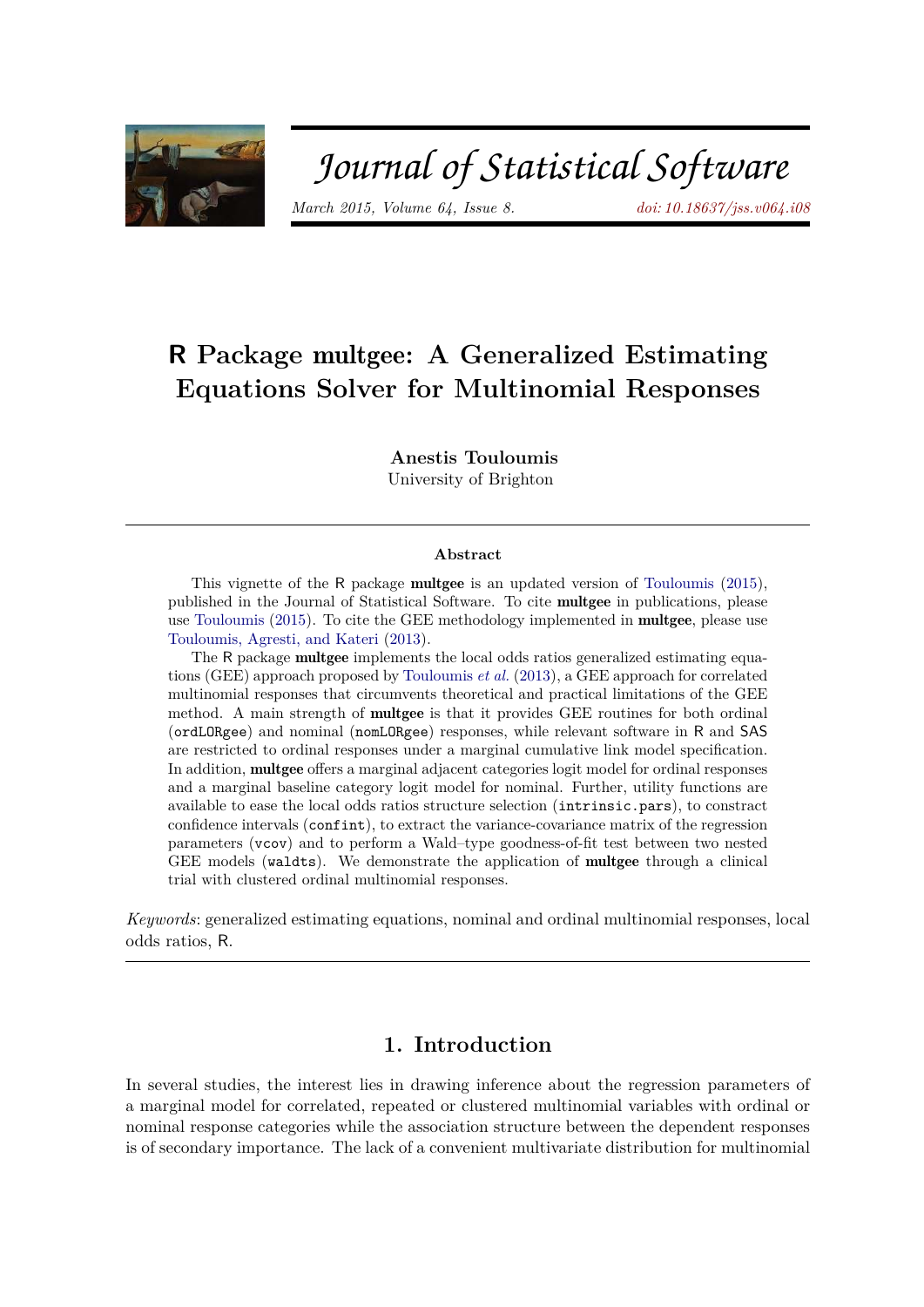responses and the sensitivity of ordinary maximum likelihood methods to misspecification of the association structure led researchers to modify the GEE method of [Liang and Zeger](#page-12-0) [\(1986\)](#page-12-0) in order to account for multinomial responses [\(Miller, Davis, and Landis 1993;](#page-13-2) [Lipsitz, Kim,](#page-12-1) [and Zhao 1994;](#page-12-1) [Williamson, Kim, and Lipsitz 1995;](#page-13-3) [Lumley 1996;](#page-13-4) [Heagerty and Zeger 1996;](#page-12-2) [Parsons, Edmondson, and Gilmour 2006\)](#page-13-5). These GEE approaches estimate the marginal regression parameter vector by solving the same set of estimating equations as in [Liang and](#page-12-0) [Zeger](#page-12-0) [\(1986\)](#page-12-0), but differ in the way they parametrize and/or estimate  $\alpha$ , a parameter vector that is usually defined to describe a "working" assumption about the association structure.

[Touloumis](#page-13-1) *et al.* [\(2013\)](#page-13-1) showed that the joint existence of the estimated marginal regression parameter vector and  $\hat{\alpha}$  cannot be assured in existing approaches. This is because the parametric space of the proposed parameterizations of the association structure depends on the marginal model specification even in the simple case of bivariate multinomial responses. To address this issue, [Touloumis](#page-13-1) *et al.* [\(2013\)](#page-13-1) defined  $\alpha$  as a "nuisance" parameter vector that contains the marginalized local odds ratios structure, that is the local odds ratios as if no covariates were recorded, and they employed the family of association models [\(Goodman](#page-12-3) [1985\)](#page-12-3) to develop parsimonious and meaningful structures regardless of the response scale. The practical advantage of the local odds ratios GEE approach is that it is applicable to both ordinal and nominal multinomial responses without being restricted by the marginal model specification. Simulations in [Touloumis](#page-13-1) *et al.* [\(2013\)](#page-13-1) imply that the local odds ratios GEE approach captures a significant portion of the underlying correlation structure, and compared to the independence "working" model (i.e., assuming no correlation structure in the GEE methodology), simple local odds ratios structures can substantially increase the efficiency gains in estimating the regression vector of the marginal model. Note that low convergence rates for the GEE approach of [Lipsitz](#page-12-1) *et al.* [\(1994\)](#page-12-1) and [Heagerty and Zeger](#page-12-2) [\(1996\)](#page-12-2) did not allow the authors to compare these approaches with the local odds ratios GEE approach while the GEE approach of [Parsons](#page-13-5) *et al.* [\(2006\)](#page-13-5) was excluded from the simulation design because its use is restricted to a cumulative logit marginal model specification.

The R (R [Core Team 2019\)](#page-13-6) package multgee implements the local odds ratios GEE approach and it is available from the Comprehensive R Archive Network at [https://CRAN.R-project.](https://CRAN.R-project.org/package=multgee) [org/package=multgee](https://CRAN.R-project.org/package=multgee). To emphasize the importance of reflecting the nature of the response scale on the marginal model specification and on the marginalized local odds ratios structure, two core functions are available in multgee: nomLORgee which is appropriate for GEE analysis of nominal multinomial responses and ordLORgee which is appropriate for ordinal multinomial responses. In particular, options for the marginal model specification include a baseline category logit model for nominal response categories and a cumulative link model or an adjacent categories logit model for ordinal response categories. In addition, there are five utility functions that enable the user to: i) Perform goodness-of-fit tests between two nested GEE models (waldts), ii) construct Wald type confidence intervals (confint), iii) select the local odds ratios structure based on the rule of thumb discussed in [Touloumis](#page-13-1) *et al.* [\(2013\)](#page-13-1) (intrinsic.pars), iv) obtain the estimated covariance matrix of the parameter estimates (vcov), and v) construct a probability table (to be passed in the core functions) that satisfies a desired local odds ratios structure (matrixLOR).

To appreciate the features of multgee, we briefly review GEE software for multinomial responses in SAS (SAS [Institute Inc. 2014\)](#page-13-7) and R. The current version of SAS supports only the independence "working" model under a marginal cumulative probit or logit model for ordinal multinomial responses. To the best of our knowledge, SAS macros [\(Williamson, Lipsitz, and](#page-13-8)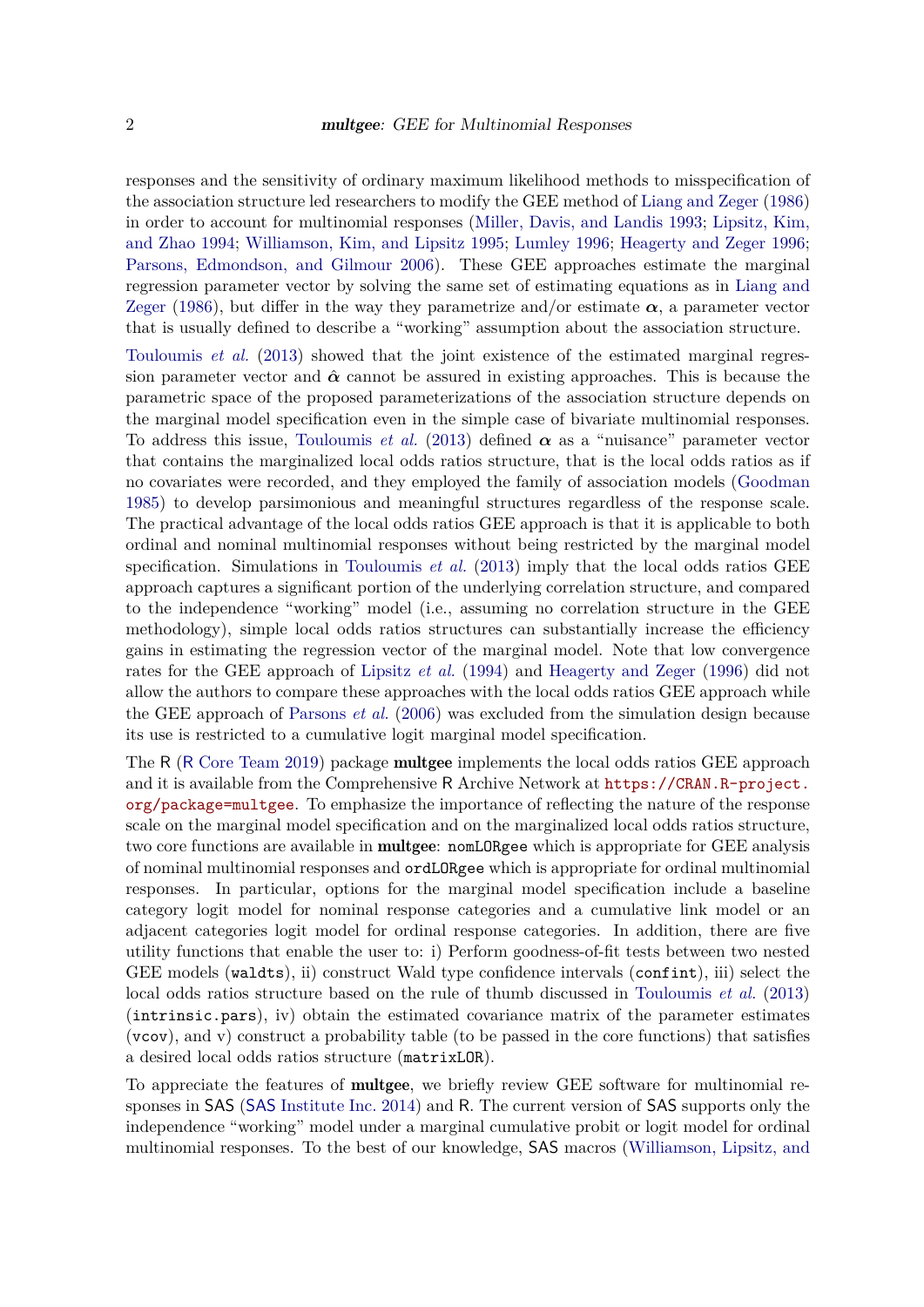[Kim 1998;](#page-13-8) [Yu and Yuan 2004\)](#page-13-9) implementing the approach of [Williamson](#page-13-3) *et al.* [\(1995\)](#page-13-3) are not publicly available. The R package repolr [\(Parsons 2013\)](#page-13-10) implements the approach of [Parsons](#page-13-5) *et al.* [\(2006\)](#page-13-5) but it is restricted to using a cumulative logit model. Another option for ordinal responses is the function ordgee in the R package geepack [\(Halekoh, Højsgaard,](#page-12-4) [and Yan 2006\)](#page-12-4). This function implements the GEE approach of [Heagerty and Zeger](#page-12-2) [\(1996\)](#page-12-2) but it seems to produce unreliable results for multinomial responses. To illustrate this, we simulated independent multinomial responses under a cumulative probit model specification with a single time-stationary covariate for each subject and we employed ordgee to obtain the GEE estimates from the independence "working" model. Description of the generative process can be found in Scenario 1 of [Touloumis](#page-13-1) *et al.* [\(2013\)](#page-13-1) except that we used the values −3*,* −1*,* 1 and 3 for the four category specific intercepts in order to make the problem more evident. Based on 1000 simulation runs when the sample size  $N = 500$ , we found that the bias of the GEE estimate of  $\beta = 1$  was  $\approx 4.8 \times 10^{28}$ , indicating the presence of a bug or -at least- of numerical problems for some situations. Similar problems occurred for the alternative global odds ratios structures in ordgee. In contrast to existing software, multgee offers greater variety of GEE models for ordinal responses, implements a GEE model for nominal responses and is not limited to the independence "working" model, which might lead to significant efficiency losses. Further, one can assess the goodness of fit for two or more nested GEE models.

This paper is organized as follows. In Section [2,](#page-2-0) we present the theoretical background of the local odds ratios GEE approach that is necessary for the use of multgee. We introduce the marginal models implemented in multgee, the estimation procedure for the "nuisance" parameter vector  $\alpha$  and the asymptotic theory on which GEE inference is based. We describe the arguments of the core GEE functions (nomLORgee, ordLORgee) in Section [3](#page-5-0) while the utility functions (waldts, confint, intrinsic.pars, vcov, matrixLOR) are described in Section [4.](#page-7-0) In Section [5,](#page-8-0) we illustrate the use of **multgee** in a longitudinal study with correlated ordinal multinomial responses. We summarize the features of the package and provide a few practical guidelines in Section [6.](#page-11-0)

## **2. Local odds ratios GEE approach**

<span id="page-2-0"></span>For notational ease, suppose the data arise from a longitudinal study with no missing observations. However, note that the local odds ratios GEE approach is not limited neither to longitudinal studies nor to balanced designs, under the strong assumption that missing observations are missing completely at random [\(Rubin 1976\)](#page-13-11).

Let  $Y_{it}$  be the multinomial response for subject  $i$  ( $i = 1, \ldots, N$ ) at time  $t$  ( $t = 1, \ldots, T$ ) that takes values in  $\{1, 2, \ldots, J\}, J > 2$ . Define the response vector for subject *i* 

$$
\mathbf{Y}_i = (Y_{i1}, \dots, Y_{i1(J-1)}, Y_{i21}, \dots, Y_{i2(J-1)}, \dots, Y_{iT1}, \dots, Y_{iT(J-1)})^\top,
$$

where  $Y_{itj} = 1$  if the response for subject *i* at time *t* falls at category *j* and  $Y_{itj} = 0$  otherwise. Denote by  $\mathbf{x}_{it}$  the covariates vector associated with  $Y_{it}$ , and let  $\mathbf{x}_i = (\mathbf{x}_{i1}^{\top})$  $\mathbf{x}_{i1}^{\top}, \ldots, \mathbf{x}_{iT}^{\top}$ )<sup> $\top$ </sup> be the covariates matrix for subject *i*. Define  $\pi_{itj} = \mathsf{E}(Y_{itj}|\mathbf{x}_i) = \mathsf{P}(Y_{itj} = 1|\mathbf{x}_i) = \mathsf{P}(Y_{itj} = j|\mathbf{x}_i)$  as the probability of the response category *j* for subject *i* time *t*, and let  $\pi_i = (\pi_{i1}^{\top})$  $\overline{\pi}_{i1}^{\top},\ldots,\overline{\pi}_{iT}^{\top})^{\top}$ be the mean vector of  $\mathbf{Y}_i$ , where  $\pi_{it} = (\pi_{it1}, \ldots, \pi_{it(J-1)})^\top$ . It follows from the above that  $Y_{itJ} = 1 - \sum_{j=1}^{J-1} Y_{itj}$  and  $\pi_{itJ} = 1 - \sum_{j=1}^{J-1} \pi_{itj}$ .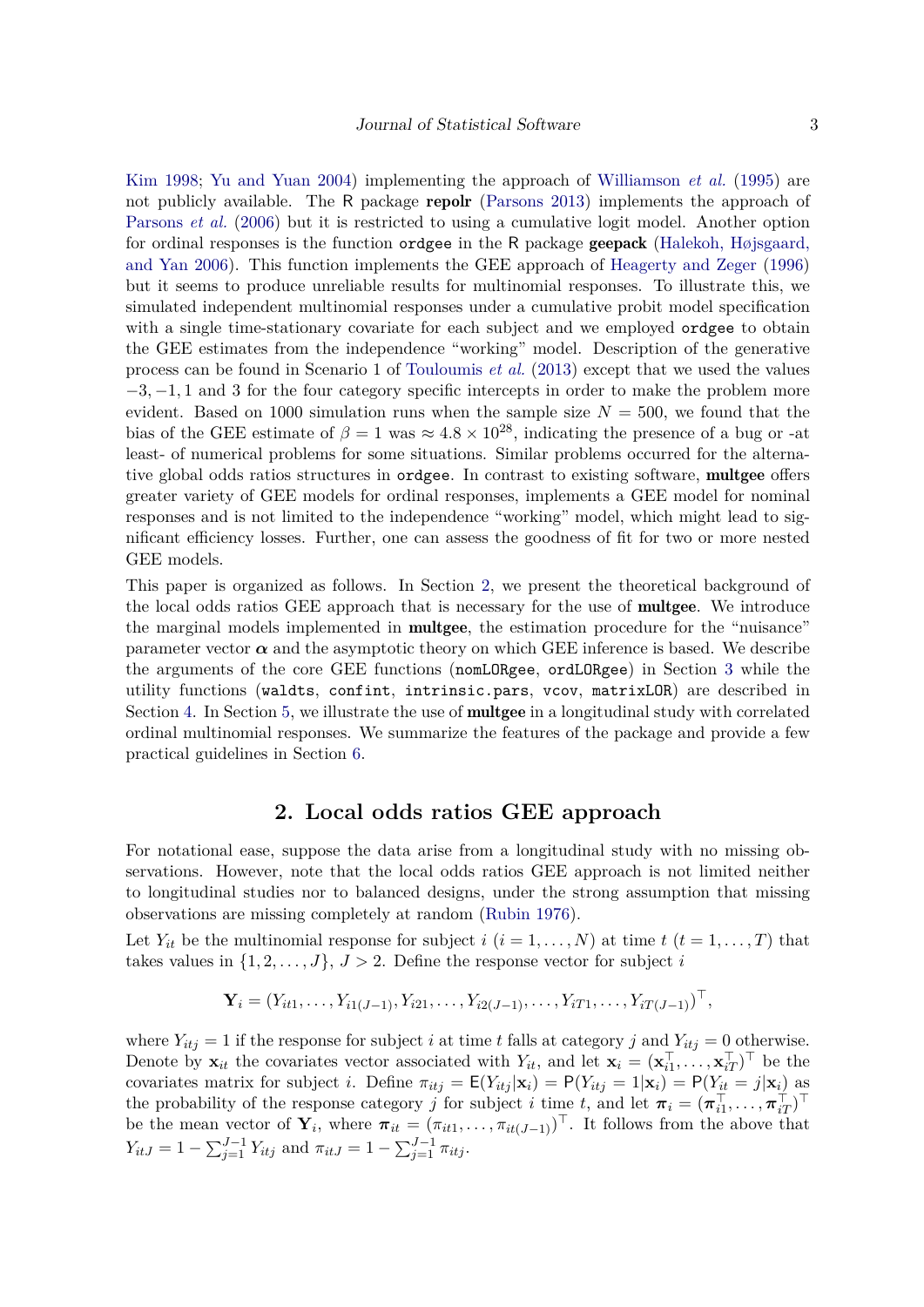#### **2.1. Marginal models for correlated multinomial responses**

The choice of the marginal model depends on the nature of the response scale. For ordinal multinomial responses, the family of cumulative link models

<span id="page-3-0"></span>
$$
F^{-1}\left[\mathsf{P}(Y_{it} \leq j|\mathbf{x}_i)\right] = \beta_{j0} + \boldsymbol{\beta}_*^{\top} \mathbf{x}_{it}
$$
\n(1)

<span id="page-3-2"></span>or the adjacent categories logit model

$$
\log\left(\frac{\pi_{itj}}{\pi_{it(j+1)}}\right) = \beta_{j0} + \boldsymbol{\beta}_*^{\top} \mathbf{x}_{it}
$$
\n(2)

can be used, where *F* is the cumulative distribution function of a continuous distribution and  $\{\beta_{i0} : j = 1, \ldots, J-1\}$  are the category specific intercepts. For nominal multinomial responses, the baseline category logit model

<span id="page-3-1"></span>
$$
\log\left(\frac{\pi_{itj}}{\pi_{itJ}}\right) = \beta_{j0} + \boldsymbol{\beta}_j^\top \mathbf{x}_{it}
$$
\n(3)

can be used, where  $\beta_j$  is the *j*-th category specific parameter vector.

It is worth mentioning that the linear predictor differs in the above marginal models. First, the category specific intercepts need to satisfy a monotonicity condition  $\beta_{10} \leq \beta_{20} \leq \ldots \leq \beta_{(J-1)0}$ only when the family of cumulative link models in [\(1\)](#page-3-0) is employed. Second, the regression parameter coefficients of the covariates **x***it* are category specific only in the marginal baseline category logit model [\(3\)](#page-3-1) and not in the ordinal marginal models [\(1\)](#page-3-0) and [\(2\)](#page-3-2).

#### **2.2. Estimation of the marginal regression parameter vector**

To unify the notation, let  $\beta$  be the *p*–variate parameter vector that includes all the regression parameters in [\(1\)](#page-3-0), [\(2\)](#page-3-2) or [\(3\)](#page-3-1). To obtain  $\beta_G$ , a GEE estimator of  $\beta$ , [Touloumis](#page-13-1) *et al.* [\(2013\)](#page-13-1) solved the estimating equations

<span id="page-3-4"></span>
$$
\mathbf{U}(\boldsymbol{\beta},\widehat{\boldsymbol{\alpha}}) = \frac{1}{N} \sum_{i=1}^{N} \mathbf{D}_i \mathbf{V}_i^{-1} (\mathbf{Y}_i - \boldsymbol{\pi}_i) = \mathbf{0}
$$
(4)

where  $\mathbf{D}_i = \partial \pi_i / \partial \beta$  and  $\mathbf{V}_i$  is a  $T(J-1) \times T(J-1)$  "weight" matrix that depends on  $\beta$ and on  $\hat{\alpha}$ , an estimate of the "nuisance" parameter vector  $\alpha$  defined formally in Section [2.3.](#page-3-3) Succinctly,  $V_i$  is a block matrix that mimics the form of  $COV(Y_i|x_i)$ , the true covariance matrix for subject *i*. The *t*-th diagonal matrix of  $V_i$  is the covariance matrix of  $Y_{it}$  determined by the marginal model. The  $(t, t')$ -th off-diagonal block matrix describes the marginal pseudo-association of  $(Y_{it}, Y_{it'})$ , which is a function of the marginal model and of the pseudoprobabilities  $\{P(Y_{it} = j, Y_{it'} = j' | \mathbf{x}_i) : j, j' = 1, ..., J - 1\}$  calculated based on  $(\hat{\alpha}, \hat{\beta})$ . We should emphasize that  $V_i$  is a "weight" matrix because  $\alpha$  is defined as a "nuisance" parameter vector and it is unlikely to describe a valid "working" assumption about the association structure for all subjects.

#### <span id="page-3-3"></span>**2.3. Estimation of the nuisance parameter vector and of the weight matrix**

Order the  $L = T(T-1)/2$  time-pairs with the rightmost element of the pair most rapidly varying as  $(1, 2), (1, 3), \ldots, (T-1, T)$ , and let *G* be the group variable with levels the *L*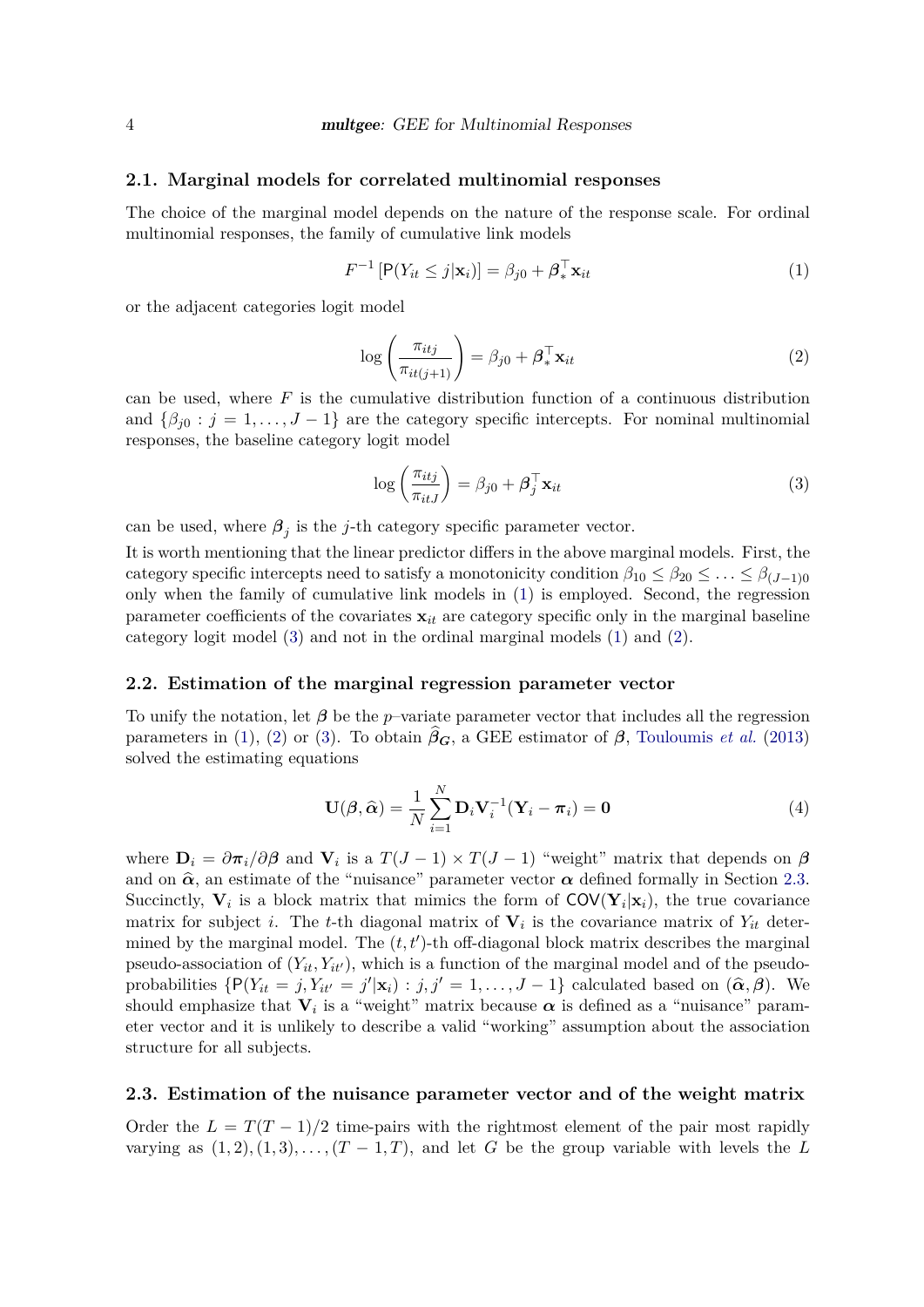ordered pairs. For each time-pair  $(t, t')$ , ignore the covariates and cross-classify the responses across subjects to form an  $J \times J$  contingency table such that the row totals correspond to the observed totals at time  $t$  and the column totals to the observed totals at time  $t'$ , and let  $\theta_{tjt'j'}$  be the local odds ratio at the cutpoint  $(j, j')$  based on the expected frequencies  ${f_{tj t'j'} : j, j' = 1, \ldots, J}$ . For notational reasons, let *A* and *B* be the row and column variable respectively. Assuming a Poisson sampling scheme to the *L* sets of  $J \times J$  contingency tables, fit the RC-G(1) type model [\(Becker and Clogg 1989\)](#page-12-5)

$$
\log f_{tjt'j'} = \lambda + \lambda_j^A + \lambda_{j'}^B + \lambda_{(t,t')}^G + \lambda_{j(t,t')}^{AG} + \lambda_{j'(t,t')}^{BG} + \phi^{(t,t')} \mu_j^{(t,t')} \mu_{j'}^{(t,t')},\tag{5}
$$

where  $\{\mu_j^{(t,t')}$  $j_i^{(i,t)}$ :  $j = 1, \ldots, J$  are the score parameters for the *J* response categories at the time-pair  $(t, t')$ . After imposing identifiability constraints on the regression parameters in  $(5)$ , the log local odds ratios structure is given by

<span id="page-4-1"></span><span id="page-4-0"></span>
$$
\log \theta_{tjt'j'} = \phi^{(t,t')} \left( \mu_j^{(t,t')} - \mu_{j+1}^{(t,t')} \right) \left( \mu_{j'}^{(t,t')} - \mu_{j'+1}^{(t,t')} \right). \tag{6}
$$

At each time-pair, [\(6\)](#page-4-1) summarizes the local odds ratios structure in terms of the *J* score parameters and the intrinsic parameter  $\phi^{(t,t')}$  that measures the average association of the marginalized contingency table. Since the score parameters do not need to be fixed or monotonic, the local odds ratios structure is applicable to both nominal and ordinal multinomial responses.

[Touloumis](#page-13-1) *et al.* [\(2013\)](#page-13-1) defined  $\alpha$  as the parameter vector that contains the marginalized local odds ratios structure

$$
\alpha = (\theta_{1121}, \ldots, \theta_{1(J-1)2(J-1)}, \ldots, \theta_{(T-1)1T1}, \ldots, \theta_{(T-1)(J-1)T(J-1)})^{\top}
$$

where  $\theta_{tj t'j'}$  satisfy [\(6\)](#page-4-1). To increase the parsimony of the local odds ratios structures for ordinal responses, they proposed to use common unit-spaced score parameters  $(\mu_j^{(t,t')}=j)$ and/or common intrinsic parameters  $(\phi^{(t,t\prime)} = \phi)$  across time-pairs. For a nominal response scale, they proposed to apply a homogeneity constraint on the score parameters  $(\mu_j^{(t,t')} = \mu_j)$ and use common intrinsic parameters across time-pairs. To estimate  $\alpha$  maximum likelihood methods are involved by treating the *L* marginalized contingency tables as independent. Technical details and justification about this estimation procedure can be found in [Touloumis](#page-13-12) [\(2011\)](#page-13-12) and [Touloumis](#page-13-1) *et al.* [\(2013\)](#page-13-1).

Conditional on the estimated marginalized local odds ratios structure  $\hat{\alpha}$  and the marginal model specification at times *t* and  $t'$ , {P( $Y_{it} = j$ ,  $Y_{it'} = j'|\mathbf{x}_i$ ) :  $t < t', j, j' = 1, ..., J - 1$ } are obtained as the unique solution of the iterative proportional fitting (IPF) procedure [\(Deming](#page-12-6) [and Stephan 1940\)](#page-12-6). Hence,  $V_i$  can be readily calculated and the estimating equations in [\(4\)](#page-3-4) can be solved with respect to *β*.

### **2.4. Asymptotic properties of the GEE estimator**

<span id="page-4-2"></span>Given  $\hat{\alpha}$ , inference about  $\beta$  is based on the fact that  $\sqrt{N}(\hat{\beta}_G - \beta) \sim \mathcal{N}(\mathbf{0}, \Sigma)$  asymptotically, where

$$
\Sigma = \lim_{N \to \infty} N \Sigma_0^{-1} \Sigma_1 \Sigma_0^{-1},\tag{7}
$$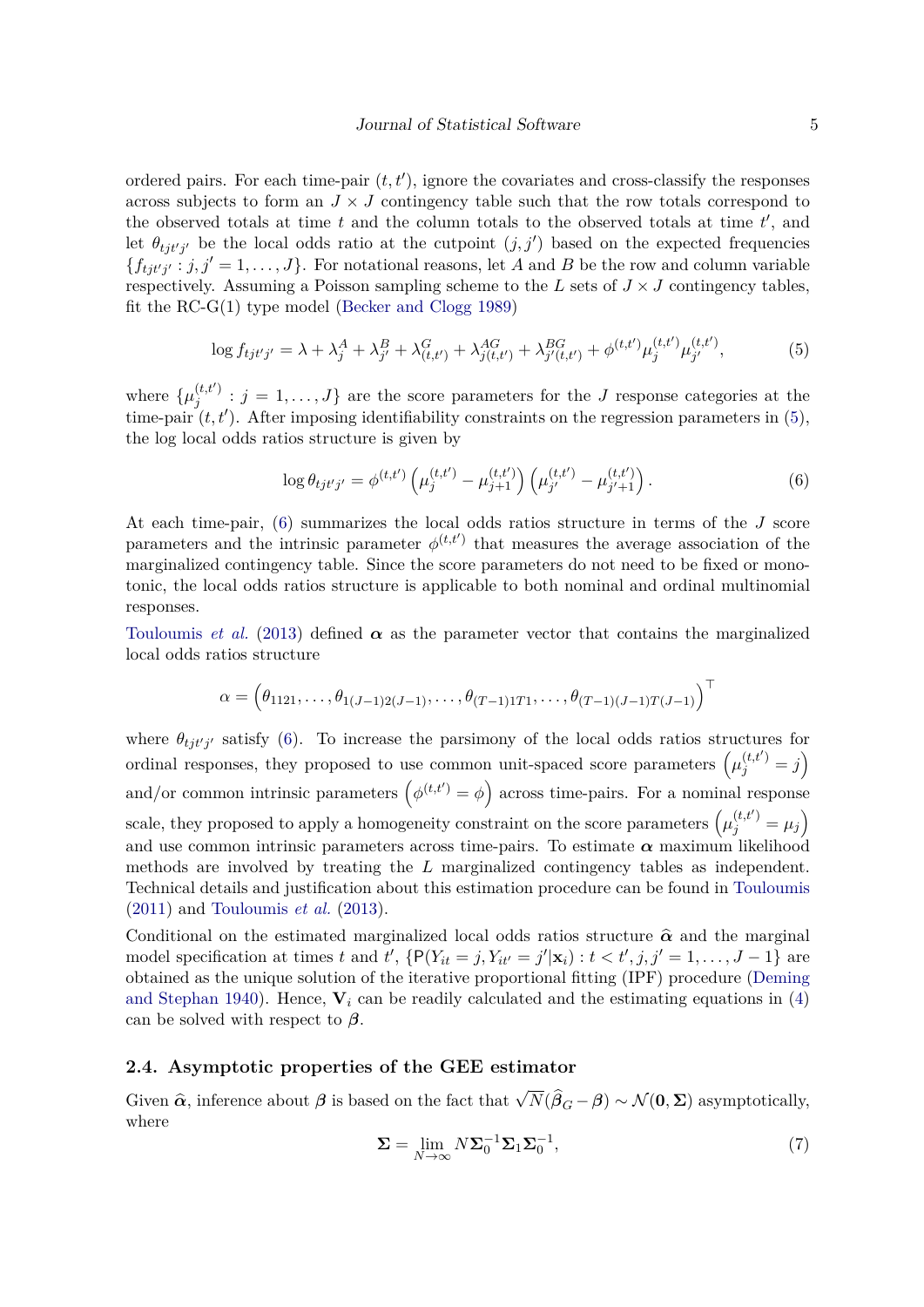$\Sigma_0 = \sum_{i=1}^N \mathbf{D}_i^\top \mathbf{V}_i^{-1} \mathbf{D}_i$  and  $\Sigma_1 = \sum_{i=1}^N \mathbf{D}_i^\top \mathbf{V}_i^{-1} \text{COV}(\mathbf{Y}_i | \mathbf{x}_i) \mathbf{V}_i^{-1} \mathbf{D}_i$ . For finite sample sizes,  $\hat{\mathbf{\Sigma}}$  is estimated by ignoring the limit in [\(7\)](#page-4-2) and replacing  $\beta$  with  $\hat{\beta}_G$  and COV( $\mathbf{Y}_i|\mathbf{x}_i$ ) with  $(\mathbf{Y}_i - \hat{\pi}_i)(\mathbf{Y}_i - \hat{\pi}_i)^\top$  in  $\Sigma_0$  and  $\Sigma_1$ . In the literature,  $\hat{\Sigma}/N$  is often termed as "sandwich" or "robust" covariance matrix of  $\beta_G$ .

## **3. Description of core functions**

<span id="page-5-0"></span>We describe the arguments of the functions nomLORgee and ordLORgee, focusing on the marginal model specification (formula, link), data representation (id, repeated, data) and local odds ratios structure specification (LORstr, LORterm, homogeneous, restricted). For completeness' sake, we also present computational related arguments (LORem, add, bstart, LORgee.control, ipfp.control, IM). The two core functions share the same arguments, except link and restricted which are available only in ordLORgee, and they both create an object of the class LORgee which admits summary, coef, update, vcov, confint and residuals methods.

#### **3.1. Marginal model specification**

For ordinal multinomial responses, the link argument in the function ordLORgee specifies which of the marginal models  $(1)$  or  $(2)$  will be fitted. The options "logit", "probit", "cauchit" or "cloglog" indicate the corresponding cumulative distribution function *F* in the cumulative link model [\(1\)](#page-3-0), while the option "acl" implies that the adjacent categories logit model [\(2\)](#page-3-2) is selected. For nominal multinomial responses, the function nomLORgee fits the baseline category logit model [\(3\)](#page-3-1), and hence the link argument is not offered.

The formula  $(=$  response  $\sim$  covariates) argument identifies the multinomial response variable (response) and specifies the form of the linear predictor (covariates), assuming that this includes an intercept term. If required, the *J >* 2 observed response categories are sorted in an ascending order and then mapped onto  $\{1, 2, \ldots, J\}$ . To account for a covariate x with a constrained parameter coefficient fixed to 1 in the linear predictor, the term of fset $(x)$ must be inserted on the right hand side of formula.

#### **3.2. Data representation**

The id argument identifies the *N* subjects by assigning a unique label to each subject. If required, the observed id labels are sorted in an ascending order and then relabeled as 1*, . . . , N*, respectively.

The repeated argument identifies the times at which the multinomial responses are recorded by treating the *T* unique observed times in the same manner as in id. The purpose of repeated is dual: To identify the *T* distinct time points and to construct the full marginalized contingency table for each time-pair by aggregating the relevant/available responses across subjects. The repeated argument is optional and it can be safely ignored in balanced designs or in unbalanced designs in which if the *t*-th response is missing for a particular subject then all subsequent responses at times  $t' > t$  are missing for that subject. Otherwise, it is recommended to provide the repeated argument in order to ensure proper construction of the full marginalized contingency table. To this end, note that if the measurement occasions are not recorded in a numerical mode, then the user should create repeated by mapping the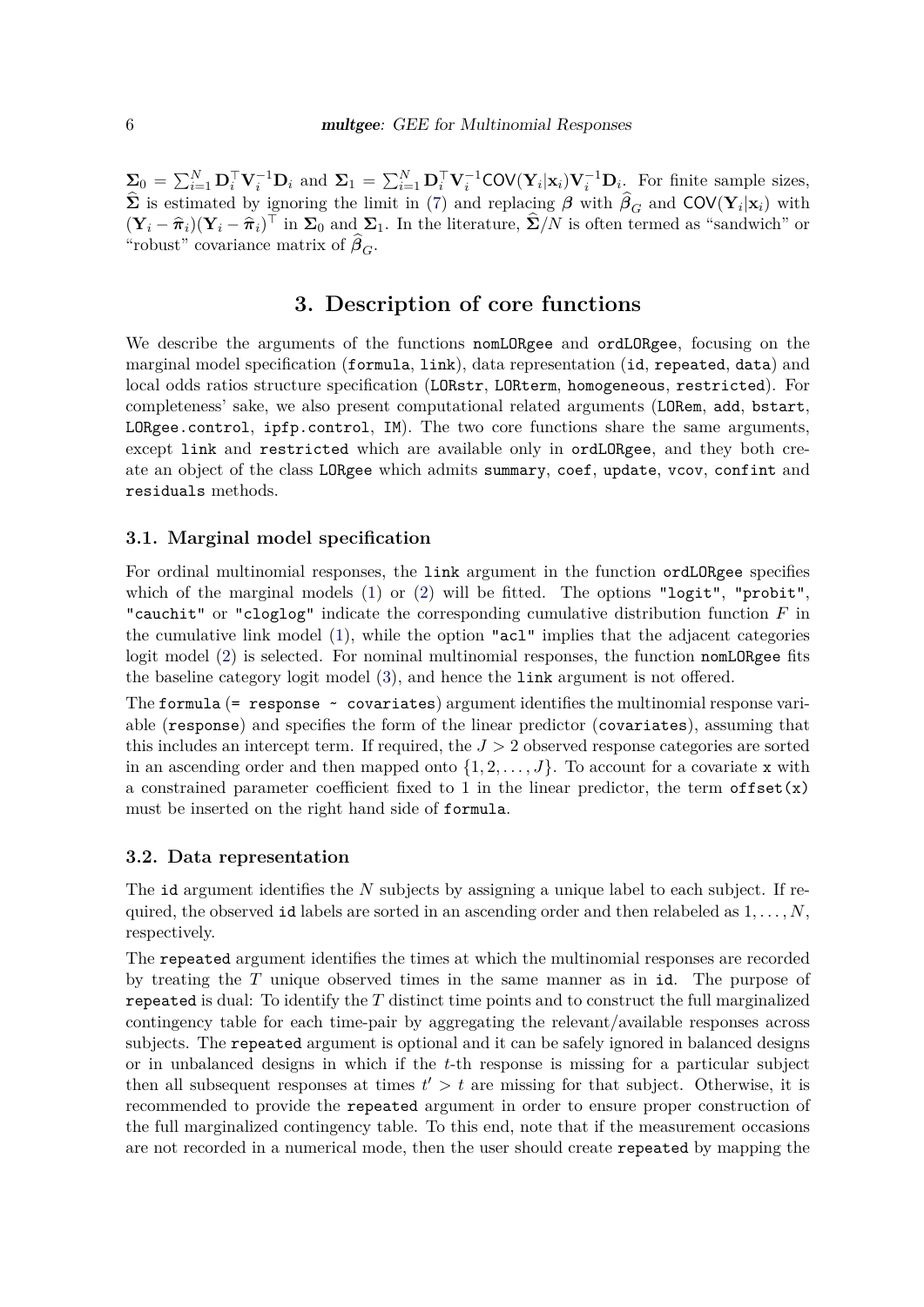| $\log \theta_{tjt'j'}$                                             | LORstr          | Functions | Parameters |
|--------------------------------------------------------------------|-----------------|-----------|------------|
|                                                                    | "uniform"       | ordLORgee |            |
| $\phi^{(t,t')}$                                                    | "category.exch" | ordLORgee |            |
| $\phi (\mu_j - \mu_{j+1}) (\mu_{j'} - \mu_{j'+1})$                 | "time.exch"     | Both      | $-1$       |
| (t,t')<br>(t,t)<br>(t,t')<br>(t,t')<br>$\phi^{(t,t')}$<br>$i' + 1$ | "RC"            | Both      | $L(J-1)$   |

<span id="page-6-0"></span>Table 1: The main options for the marginalized local odds ratios structures in **multgee**.

*T* distinct measurement occasions onto the set  $\{1, \ldots, T\}$  in such a way that the temporal order of the measurement occasions is preserved. For example, if the measurements occasions are recorded as "before", "baseline", "after", then the levels for repeated should be coded as 1*,* 2 and 3, respectively.

The dataset is imported via the data argument in "long" format, meaning that each row contains all the information provided by a subject at a given measurement occasion. This implies that data must include the variables specified in the mandatory arguments formula and id, as well as the optional argument repeated when this is specified by the user. If no data is provided then the above variables are extracted from the environment that nomLORgee and ordLORgee are called. Currently missing observations, identified by NA in data, are ignored.

#### **3.3. Marginalized local odds ratios structure specification**

The marginalized local odds ratios is specified via the LORstr argument. Table [1](#page-6-0) displays the structures proposed by [Touloumis](#page-13-1) *et al.* [\(2013\)](#page-13-1). Currently the default option is the time exchangeability structure ("time.exch") in nomLORgee and the category exchangeability ("category.exch") structure in ordLORgee. The uniform ("uniform") and category exchangeability structures are not allowed in nomLORgee because given unit-spaced parameter scores are not meaningful for nominal response categories.

The user can also fit the independence "working" model (LORstr = "independence") or even provide the local odds ratios structure (LORstr = "fixed") using the LORterm argument. In this case, an  $L \times J^2$  matrix must be constructed such that the *g*-th row contains the vectorized form of a probability table that satisfies the desired local odds ratios structure at the time-pair corresponding to the *g*-th level of *G*.

[Touloumis](#page-13-12) [\(2011\)](#page-13-12) discussed two further versions of the "time.exch" and the RC ("RC") structures based on using: i) Heterogeneous score parameters (homogeneous = FALSE) at each time-pair, and/or ii) monotone score parameters (restricted = TRUE), an option applicable only for ordinal response categories. However, it is sensible to employ these additional options only when the local odds ratios structures in Table [1](#page-6-0) do not seem adequate.

It is important to mention that the user must provide only the arguments required for the specified local odds ratios structure. For example, the arguments homogeneous, restricted and LORterm are ignored when LORstr = "uniform".

#### **3.4. Computational details**

The default estimation procedure for the marginalized local odds ratios structure is to fit model [\(5\)](#page-4-0) to the full marginalized contingency table (LORem = "3way") after imposing the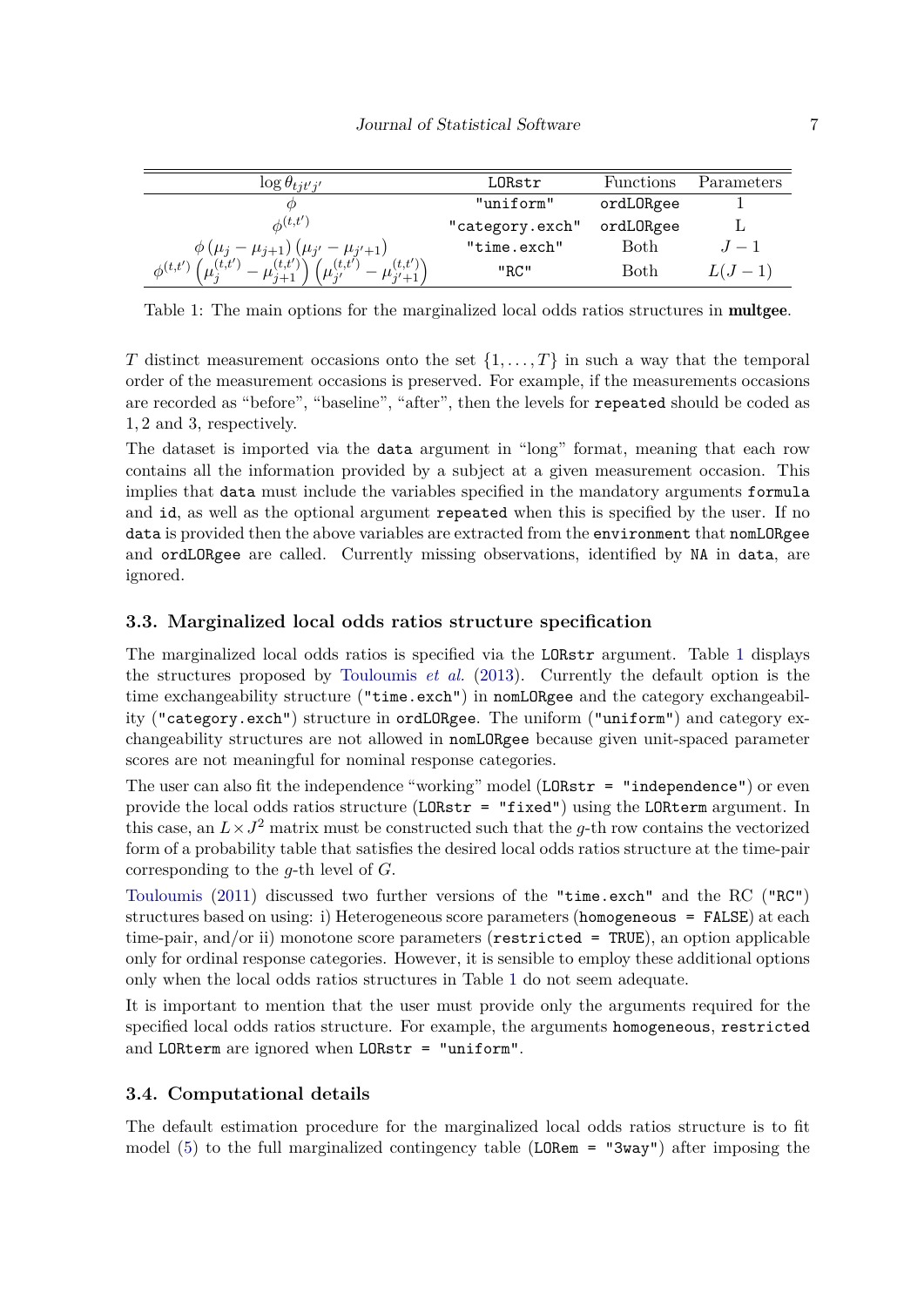desired restrictions on the intrinsic and the score parameters. [Touloumis](#page-13-12) [\(2011\)](#page-13-12) noticed that the estimated local odds ratios structure under model [\(5\)](#page-4-0) is identical to that obtained by fitting independently a row and columns (RC) effect model [\(Goodman 1985\)](#page-12-3) with homogeneous score parameters to each of the L contingency tables. Motivated by this, an alternative estimation procedure (LORem = "2way") for estimating the structures "uniform" and "time.exch" was proposed. In particular, one can estimate the single parameter of the "uniform" structure as the average of the *L* intrinsic parameters  $\phi^{(t,t')}$  obtained by fitting the linear-by-linear association model [\(Agresti 2013\)](#page-12-7) independently to each of the *L* marginalized contingency tables. For the "time.exch" structure, one can fit *L* RC effects models with homogeneous (homogeneous = TRUE)/heterogeneous (homogeneous = FALSE) score parameters and then estimate the log local odds ratio at each cutpoint  $(j, j')$  by averaging  $\log \hat{\theta}_{t j t' j'}$  for  $t < t'$ . Regardless of the value of LORem, the appropriate model for counts is fitted via the function gnm of the R package gnm [\(Turner and Firth 2012\)](#page-13-13).

In the presence of zero observed counts, a small positive constant can be added (add) at each cell of the marginalized contingency table to ensure the existence of  $\hat{\alpha}$ . We conjecture that a constant of the magnitude  $10^{-4}$  will serve this purpose without affecting the strength of the association structure.

A Fisher scoring algorithm is employed to solve the estimating equations [\(4\)](#page-3-4) as in [Lipsitz](#page-12-1) *et al.* [\(1994\)](#page-12-1). The only difference is that now  $\hat{\alpha}$  is not updated. The default way to obtain the initial value for  $\beta$  is via the function vglm of the R package **VGAM** [\(Yee 2010\)](#page-13-14). Alternatively, the initial value can be provided by the user (bstart). The Fisher scoring algorithm converges when the elementwise maximum relative change in two consecutive estimates of  $\beta$  is less than or equal to a predefined positive constant  $\epsilon$ . The control argument controls the related iterative procedure variables and printing options. The default maximum number of iterations is 15 and the default tolerance is  $\epsilon = 0.001$ .

Recall that calculation of the "weight" matrix  $V_i$  at given values of  $(\beta, \alpha)$  relies on the IPF procedure. The ipfp.ctrl argument controls the related variables. The convergence criterion is the maximum of the absolute difference between the fitted and the target row and column marginals. By default, the tolerance of the IPF procedure is  $10^{-6}$  with a maximal number of iterations equal to 200.

<span id="page-7-0"></span>The IM argument defines which of the R functions solve, qr.solve or cholesky will be used to invert matrices in the Fisher scoring algorithm.

## **4. Description of utility functions**

The function waldts performs a goodness-of-fit test for two nested GEE models based on a Wald test statistic. Let  $M_0$  and  $M_1$  be two nested GEE models with marginal regression parameter vectors  $\boldsymbol{\beta}_0$  and  $\boldsymbol{\beta}_1 = (\boldsymbol{\beta}_0^{\top})$  $_{0}^{\top}, \bar{\bm{\beta}}_q^{\top}$  $(q^{\top})^{\top}$ , respectively. Define a matrix **C** such that  $\mathbf{C}\beta_1 = \beta_q$ . Here *q* equals the rank of **C** and the dimension of  $\beta_q$ . The hypothesis

$$
H_0: \beta_q = 0
$$
 vs  $H_1: \beta_q \neq 0$ 

tests the goodness-of-fit of  $M_0$  versus  $M_1$ . Based on a Wald type approach,  $H_0$  is rejected at  $\alpha$ % significance level, if  $(C\hat{\beta})^{\top} (N\mathbf{C}\hat{\boldsymbol{\Sigma}}\mathbf{C}^{\top})^{-1} (C\hat{\beta}) \ge X_q(\alpha)$ , where  $\hat{\beta}$  and  $\hat{\boldsymbol{\Sigma}}$  are estimated under model M<sub>1</sub> and  $X_q(\alpha)$  denotes the  $\alpha$  upper quantile of a chi-square distribution with *q* degrees of freedom.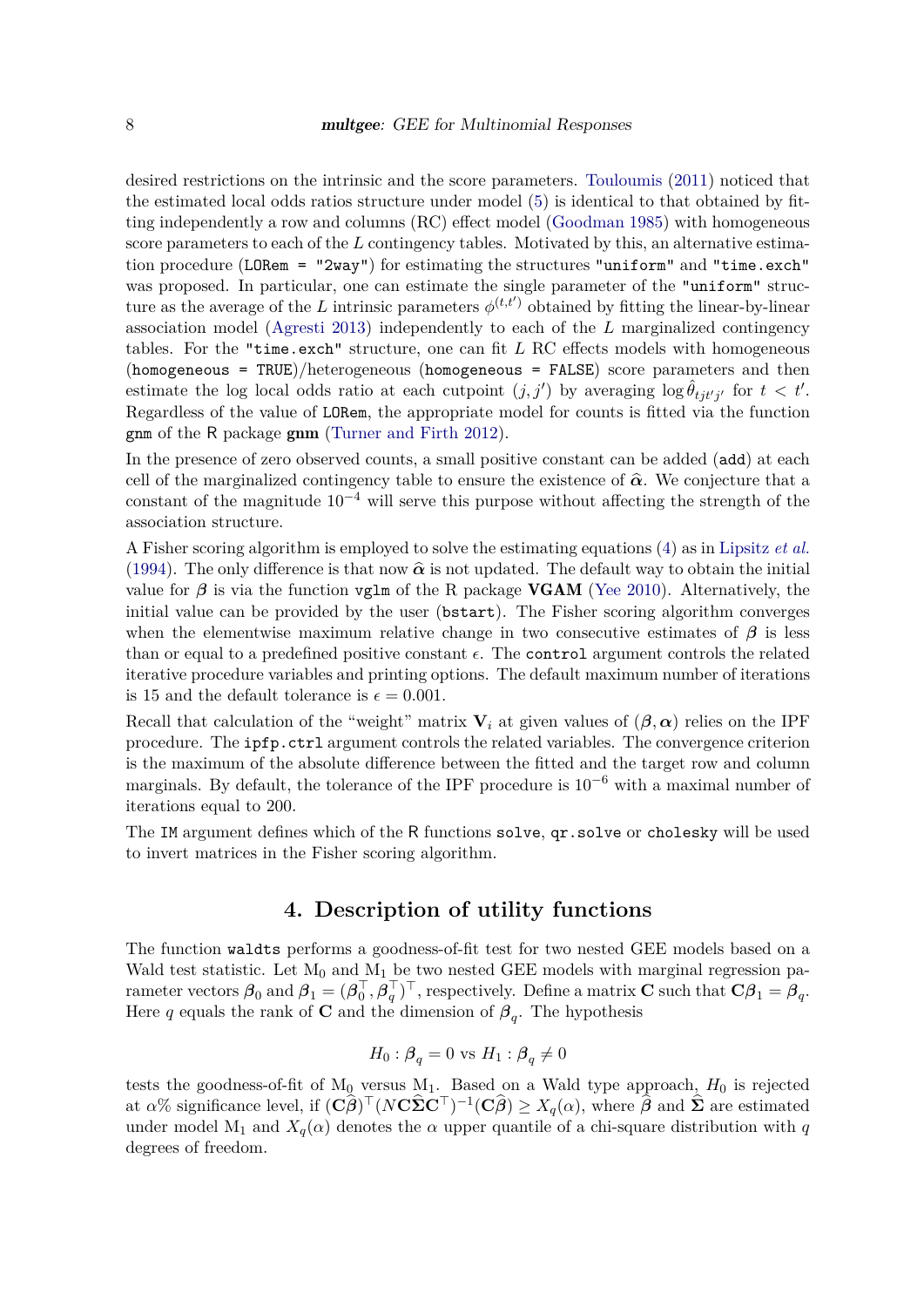The function confint calculates the Wald-type confidence intervals for the regression parameters of the marginal model under consideration. The method argument specifies whether the standard errors of the regression parameters estimates will be derived from the "sandwich" (method = "robust") or the "model-based" (method = "naive") covariance matrix. The default is to use the "sandwich" covariance matrix.

[Touloumis](#page-13-1) *et al.* [\(2013\)](#page-13-1) suggested to select the local odds ratios structure by inspecting the range of the *L* estimated intrinsic parameters under the "category.exch" structure for ordinal responses, or under the "RC" structure for nominal responses. If the estimated intrinsic parameters do not differ much, then the underlying marginalized local odds ratios structure is likely nearly exchangeable across time-pairs. In this case, the simple structures "uniform" or "time.exch" should be preferred because they tend to be as efficient as the more complicated ones. The function intrinsic.pars gives the estimated intrinsic parameter of each time-pair.

The function vcov returns the "sandwich" (method = "robust") or the "model-based" (method = "naive") covariance matrix. The default is to use the "sandwich" covariance matrix. It is used internally to calculate confidence intervals for the regression parameters and to compare nested models.

<span id="page-8-0"></span>The single-argument function matrixLOR creates a two-way probability table that satisfies a desired local odds ratios structure. This function aims to ease the construction of the LORterm argument in the core functions nomLORgee and ordLORgee.

## <span id="page-8-1"></span>**5. Example**

To illustrate the main features of the package multgee, we follow the GEE analysis performed in [Touloumis](#page-13-1) *et al.* [\(2013\)](#page-13-1). The data came from a randomized clinical trial [\(Lipsitz](#page-12-1) *et al.* [1994\)](#page-12-1) that aimed to evaluate the effectiveness of the drug Auranofin versus the placebo therapy for the treatment of rheumatoid arthritis. The five-level  $(1=poor, \ldots, 5=very good)$  ordinal multinomial response variable was the self-assessment of rheumatoid arthritis recorded at one  $(t = 1)$ , three  $(t = 2)$  and five  $(t = 3)$  follow-up months. To acknowledge the ordinal response scale, the marginal cumulative logit model

$$
\log\left(\frac{P(Y_{it} \le j | \mathbf{x}_i)}{1 - P(Y_{it} \le j | \mathbf{x}_i)}\right) = \beta_{j0} + \beta_1 I \left( \text{time}_i = 3 \right) + \beta_2 I \left( \text{time}_i = 5 \right) + \beta_3 \text{trt}_i + \beta_4 I (b_i = 2) + \beta_5 I (b_i = 3) + \beta_6 I (b_i = 4) + \beta_7 I (b_i = 5). \tag{8}
$$

was fitted, where  $i = 1, \ldots, 301, t = 1, 2, 3, j = 1, 2, 3, 4$  and  $I(A)$  is the indicator function for the event A. Here  $\mathbf{x}_i$  denotes the covariates matrix for subject i that includes the selfassessment of rheumatoid arthritis at the baseline  $(b_i)$ , the treatment variable  $(trt_i)$ , coded as (1) for the placebo group and (2) for the drug group, and the follow-up time recorded in months (*timei*).

The GEE analysis is performed in two steps. First, we select the marginalized local odds ratios structure by estimating the intrinsic parameters under the "category.exch" structure

R> library("multgee")

Loading required package: gnm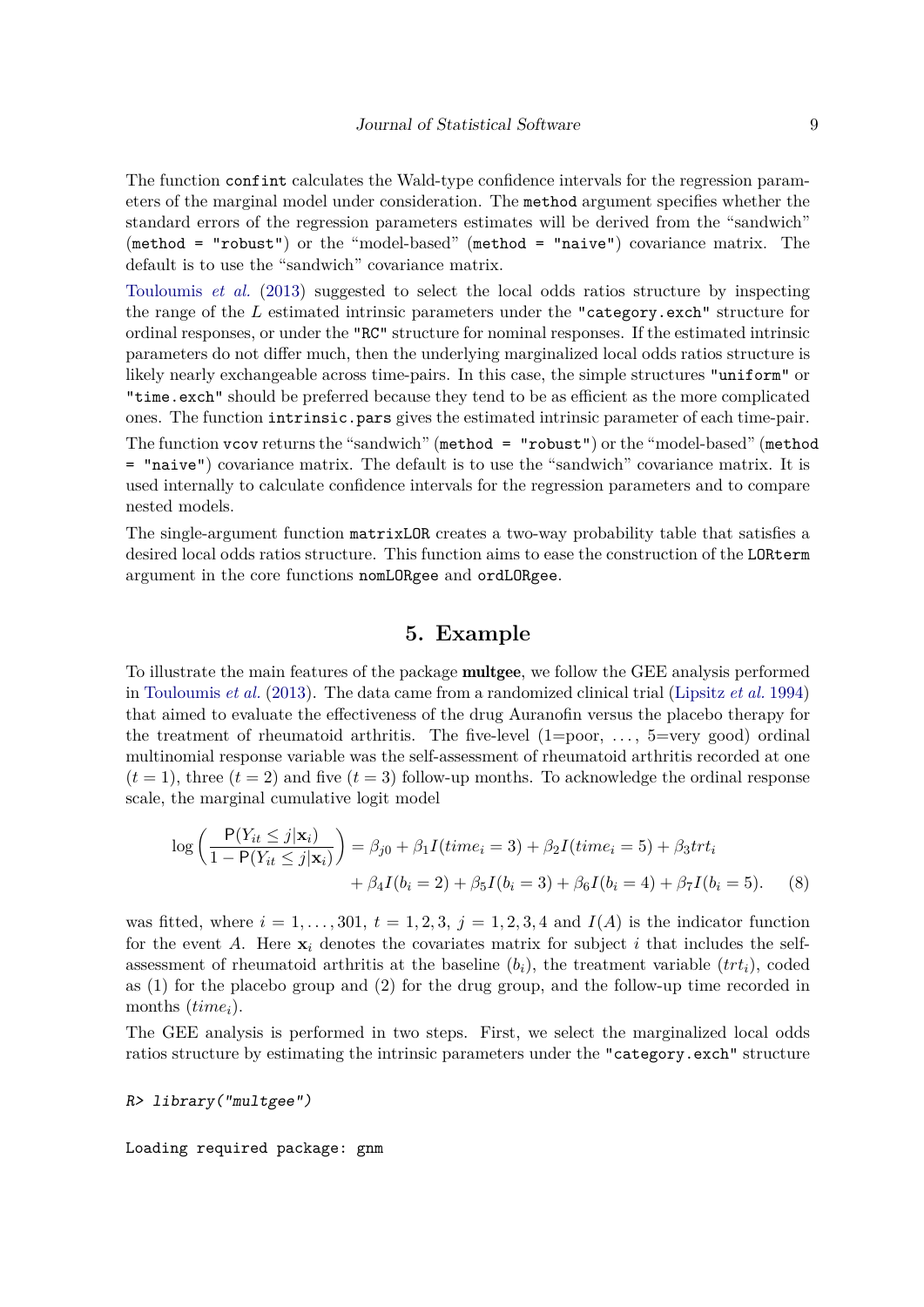```
R> data("arthritis")
R> head(arthritis)
 id y sex age trt baseline time
1 1 4 2 54 2 2 1
2 1 5 2 54 2 2 3
3 1 5 2 54 2 2 5
4 2 4 1 41 1 3 1
5 2 4 1 41 1 3 3
6 2 4 1 41 1 3 5
R> intrinsic.pars(y = y, data = arthritis, id = id, repeated = time,
+ rscale = "ordinal")
```

```
[1] 0.6517843 0.9097341 0.9022272
```
The range of the estimated intrinsic parameters is small ( $\approx 0.26$ ) which suggests that the underlying marginalized association pattern is nearly constant across time-pairs. Thus we expect the "uniform" structure to capture adequately the underlying correlation pattern. Note that we passed the time variable to the repeated argument because this numerical variable indicates the measurement occasion at which each observation was recorded.

Now we fit the cumulative logit model [\(8\)](#page-8-1) under the "uniform" via the function ordLORgee

```
R> fit \leq ordLORgee(formula = y \sim factor(time) + factor(trt) + factor(baseline),
+ link = "logit", id = id, repeated = time, data = arthritis,
+ LORstr = "uniform")
R> summary(fit)
GEE FOR ORDINAL MULTINOMIAL RESPONSES
version 1.6.0 modified 2017-07-10
Link : Cumulative logit
Local Odds Ratios:
Structure: uniform
Model: 3way
call\cdotordLORgee(formula = y \sim factor(time) + factor(trt) + factor(baseline),
   data = arthritis, id = id, repeated = time, link = "logit",
   LORstr = "uniform")
Summary of residuals:
     Min. 1st Qu. Median Mean 3rd Qu. Max.
-0.5161111 -0.2399227 -0.0749670 0.0000219 -0.0066995 0.9932912
```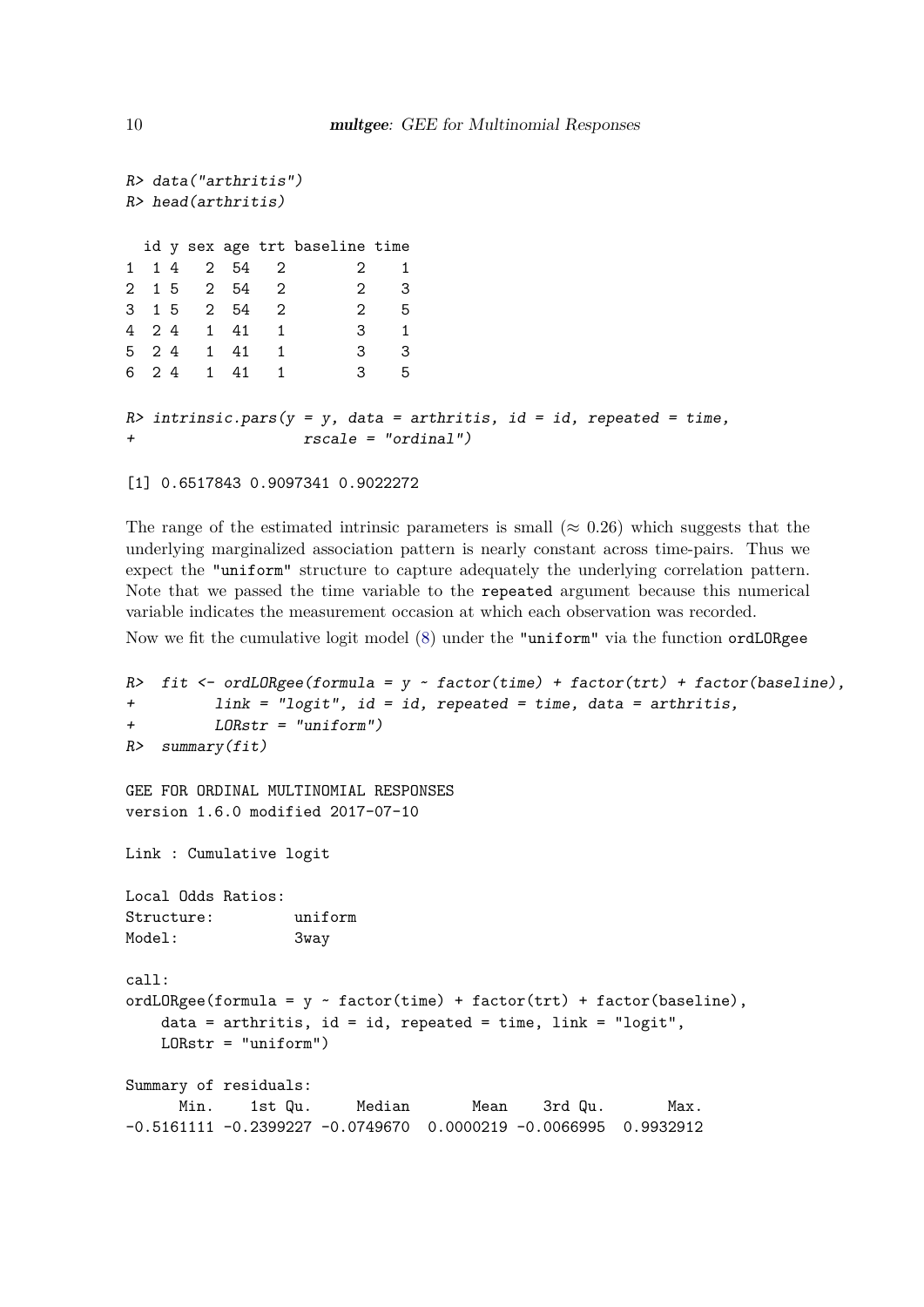```
Number of Iterations: 5
```

```
Coefficients:
                Estimate san.se san.z Pr(>|san.z|)
beta10 -1.84315 0.38929 -4.7346 < 2e-16 ***
beta20 0.26692 0.35013 0.7624 0.44585
beta30 2.23132 0.36625 6.0924 < 2e-16 ***
beta40 4.52542 0.42123 10.7434 < 2e-16 ***
factor(time)3 0.00140 0.12183 0.0115 0.99080
factor(time)5 -0.36172 0.11395 -3.1743 0.00150 **
factor(trt)2 -0.51212 0.16799 -3.0486 0.00230 **
factor(baseline)2 -0.66963 0.38036 -1.7605 0.07832 .
factor(baseline)3 -1.26070 0.35252 -3.5763 0.00035 ***
factor(baseline)4 -2.64373 0.41282 -6.4041 < 2e-16 ***
factor(baseline)5 -3.96613 0.53164 -7.4602 < 2e-16 ***
---
Signif. codes: 0 '***' 0.001 '**' 0.01 '*' 0.05 '.' 0.1 ' ' 1
Local Odds Ratios Estimates:
       [0,1] [0,2] [0,3] [0,4] [0,5] [0,6] [0,7] [0,8] [0,9] [0,10] [0,11] [0,12][1,] 0.000 0.000 0.000 0.000 2.257 2.257 2.257 2.257 2.257 2.257 2.257 2.257
 [2,] 0.000 0.000 0.000 0.000 2.257 2.257 2.257 2.257 2.257 2.257 2.257 2.257
 [3,] 0.000 0.000 0.000 0.000 2.257 2.257 2.257 2.257 2.257 2.257 2.257 2.257
 [4,] 0.000 0.000 0.000 0.000 2.257 2.257 2.257 2.257 2.257 2.257 2.257 2.257
 [5,] 2.257 2.257 2.257 2.257 0.000 0.000 0.000 0.000 2.257 2.257 2.257 2.257
 [6,] 2.257 2.257 2.257 2.257 0.000 0.000 0.000 0.000 2.257 2.257 2.257 2.257
 [7,] 2.257 2.257 2.257 2.257 0.000 0.000 0.000 0.000 2.257 2.257 2.257 2.257
 [8,] 2.257 2.257 2.257 2.257 0.000 0.000 0.000 0.000 2.257 2.257 2.257 2.257
 [9,] 2.257 2.257 2.257 2.257 2.257 2.257 2.257 2.257 0.000 0.000 0.000 0.000
[10,] 2.257 2.257 2.257 2.257 2.257 2.257 2.257 2.257 0.000 0.000 0.000 0.000
[11,] 2.257 2.257 2.257 2.257 2.257 2.257 2.257 2.257 0.000 0.000 0.000 0.000
[12,] 2.257 2.257 2.257 2.257 2.257 2.257 2.257 2.257 0.000 0.000 0.000 0.000
```

```
p-value of Null model: < 0.0001
```
The summary method summarizes the fit of the GEE model including the GEE estimates, their estimated standard errors based on the "sandwich" covariance matrix and the *p*–values from testing the statistical significance of each regression parameter in [\(8\)](#page-8-1). The estimated marginalized local odds ratios structure can be found in a symmetric  $T(J-1) \times T(J-1)$ block matrix written symbolically as

$$
\left[\begin{array}{ccccc}\n\mathbf{0} & \mathbf{\Theta}_{12} & \dots & \mathbf{\Theta}_{1T} \\
\mathbf{\Theta}_{21} & \mathbf{0} & \dots & \mathbf{\Theta}_{2T} \\
\vdots & \vdots & \ddots & \vdots \\
\mathbf{\Theta}_{T1} & \mathbf{\Theta}_{T2} & \dots & \mathbf{0}\n\end{array}\right].
$$

Each block denotes an  $(J-1) \times (J-1)$  matrix. The  $(j, j')$ -th element of the off-diagonal block  $\Theta_{tt'}$  represents the estimate of  $\theta_{tjt'j'}$ . Based on the properties of the local odds ratios it is easy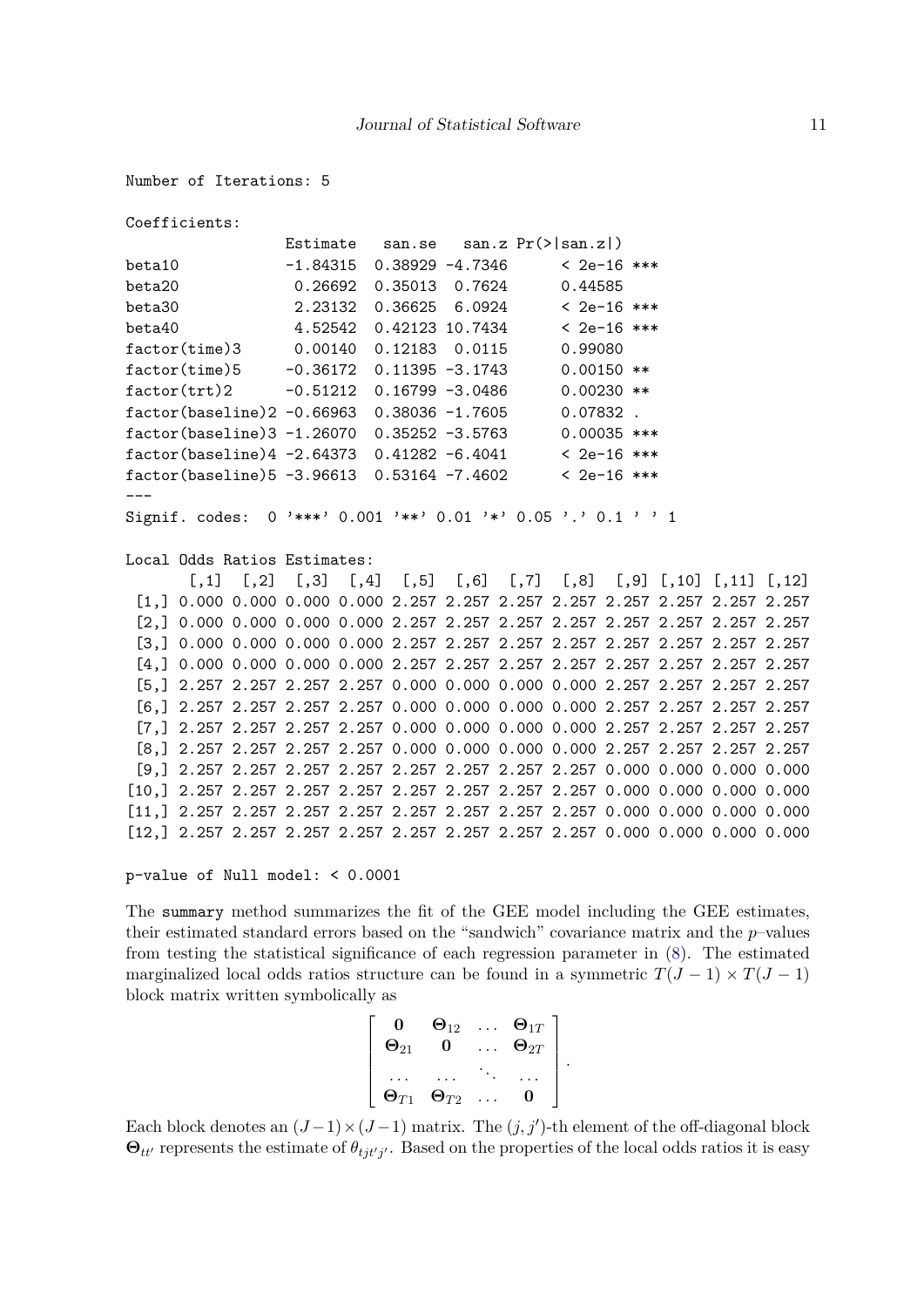to see that  $\Theta_{tt'} = \Theta_{t't}^{\top}$  for  $t < t'$ . Finally, the diagonal blocks are zero to reflect the fact that no local odds ratios are estimated when  $t = t'$ . In our example,  $J = 5$  and thus each block is a  $4 \times 4$  matrix. Since the uniform structure is selected, all local odds ratios are equal and estimated as 2*.*257. Finally, pvalue of Null model corresponds to the *p*–value of testing the hypothesis that no covariate is significant, i.e.,  $\beta_1 = \beta_2 = \beta_3 = \beta_4 = \beta_5 = \beta_6 = \beta_7 = 0$ , based on a Wald test statistic.

The goodness-of-fit of model [\(8\)](#page-8-1) can be tested by comparing it to a marginal cumulative logit model that additionally contains the age and gender main effects in the linear predictor

```
R> fit1 <- update(fit, formula = \sim. + factor(sex) + age)
R> waldts(fit, fit1)
Goodness of Fit based on the Wald test
Model under H_0: y \sim factor(time) + factor(trt) + factor(baseline)
Model under H_1: y \sim factor(time) + factor(trt) + factor(baseline) + factor(sex) +
    age
Wald Statistic = 3.9554, df = 2, p-value = 0.1384
```
The Wald confidence intervals for the regression parameters of the reduced model are:

R> confint(fit)

|                                          | $2.5 \%$     | $97.5 \%$                 |
|------------------------------------------|--------------|---------------------------|
| beta10                                   |              | $-2.6061497 -1.08015721$  |
| beta20                                   | $-0.4193163$ | 0.95314883                |
| beta30                                   | 1.5134867    | 2.94915281                |
| beta40                                   | 3.6998267    | 5.35101277                |
| $factor$ (time)3                         | -0.2373805   | 0.24018865                |
| $factor$ (time) $5$                      |              | $-0.5850535 - 0.13837735$ |
| factor(trt)2                             |              | $-0.8413778 - 0.18287050$ |
| factor(baseline)2 -1.4151270 0.07587068  |              |                           |
| factor(baseline)3 -1.9516257 -0.56978096 |              |                           |
| factor(baseline)4 -3.4528305 -1.83462340 |              |                           |
| factor(baseline)5 -5.0081187 -2.92413445 |              |                           |
|                                          |              |                           |

## **6. Summary and practical guidelines**

<span id="page-11-0"></span>We described the R package **multgee** which implements the local odds ratios GEE approach [\(Touloumis](#page-13-1) *et al.* [2013\)](#page-13-1) for correlated multinomial responses. Unlike existing GEE softwares, multgee allows GEE models for ordinal (ordLORgee) and nominal (nomLORgee) responses. The available local odds ratios structures (LORstr) in each function respect the nature of the response scale to prevent usage of ordinal local odds ratios structures (e.g., "uniform") in nomLORgee. The fitted GEE model is summarized via the summary method while the estimated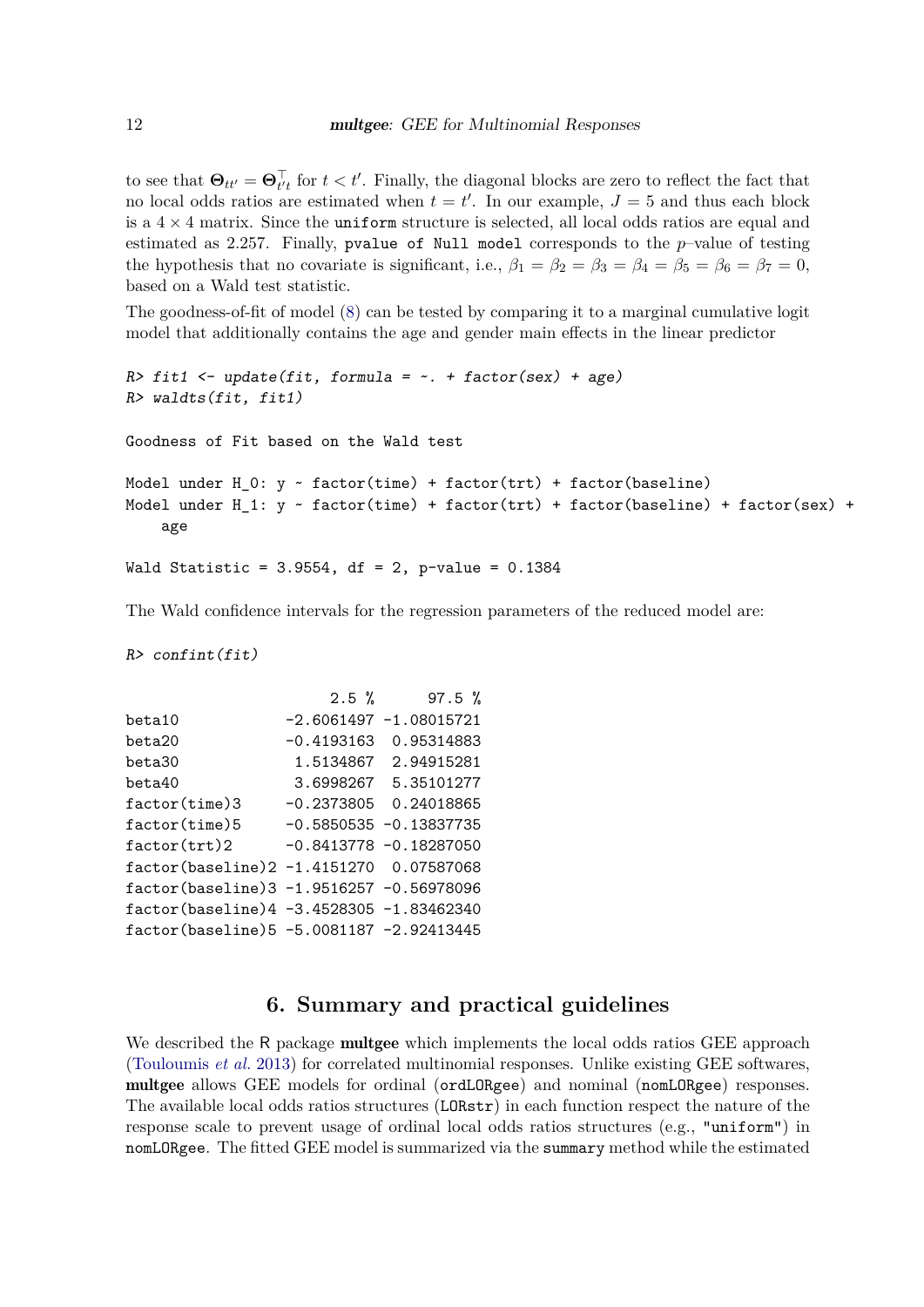regression coefficient can be retrieved via the coef method. The statistical significance of the regression parameters can be assessed via the function waldts. Confidence intervals of a desired marginal model can be obtained by the function confint. A similar strategy to that presented in Section [5,](#page-8-0) can be adopted to analyze GEE models for correlated nominal multinomial responses.

From a practical point of view, we recommend the use of the "uniform" structure for ordinal responses and the "time.exch" structure for nominal especially when the range of the estimated intrinsic parameters (intrinsic.pars) is small. Based on our experience, some convergence problems might occur as the complexity of the local odds ratios structure increases and/or if the marginalized contingency tables are very sparse. Two possible solutions are either to adopt a simpler local odds ratios structure or to increase slightly the value of the constant added to the marginalized contingency tables (add). However, we believe that users should refrain from using the independence "working" model unless the aforementioned strategies fail to remedy the convergence problems. To decide on the form of the linear predictor, variable selection model procedures could be incorporated using the function waldts. Finally, confidence intervals could be obtained by using the function confint.

In future versions of multgee, we plan to permit time-dependent intercepts in the marginal models, to increase the range of the marginal models, by including, for example, the family of continuation-ratio models for ordinal responses, and to offer a function for assessing the proportional odds assumption in models [\(1\)](#page-3-0) and [\(2\)](#page-3-2).

## **References**

<span id="page-12-7"></span>Agresti A (2013). *Categorical Data Analysis*. 3rd edition. John Wiley & Sons.

- <span id="page-12-5"></span>Becker M, Clogg C (1989). "Analysis of Sets of Two-Way Contingency Tables Using Association Models." *Journal of the American Statistical Association*, **84**, 142–151.
- <span id="page-12-6"></span>Deming W, Stephan F (1940). "On a Least Squares Adjustment of a Sampled Frequency Table When the Expected Marginal Totals Are Known." *The Annals of Mathematical Statistics*, **11**, 427–444.
- <span id="page-12-3"></span>Goodman L (1985). "The Analysis of Cross-Classified Data Having Ordered and/or Unordered Categories: Association Models, Correlation Models, and Asymmetry Models for Contingency Tables With or Without Missing Entries." *The Annals of Statistics*, **13**, 10–69.
- <span id="page-12-4"></span>Halekoh U, Højsgaard S, Yan J (2006). "The R Package geepack for Generalized Estimating Equations." *Journal of Statistical Software*, **15**, 1–11.
- <span id="page-12-2"></span>Heagerty P, Zeger S (1996). "Marginal Regression Models for Clustered Ordinal Measurements." *Journal of the American Statistical Association*, **91**, 1024–1036.
- <span id="page-12-0"></span>Liang K, Zeger S (1986). "Longitudinal Data Analysis Using Generalized Linear Models." *Biometrika*, **73**, 13–22.
- <span id="page-12-1"></span>Lipsitz S, Kim K, Zhao L (1994). "Analysis of Repeated Categorical Data Using Generalized Estimating Equations." *Statistics in Medicine*, **13**, 1149–1163.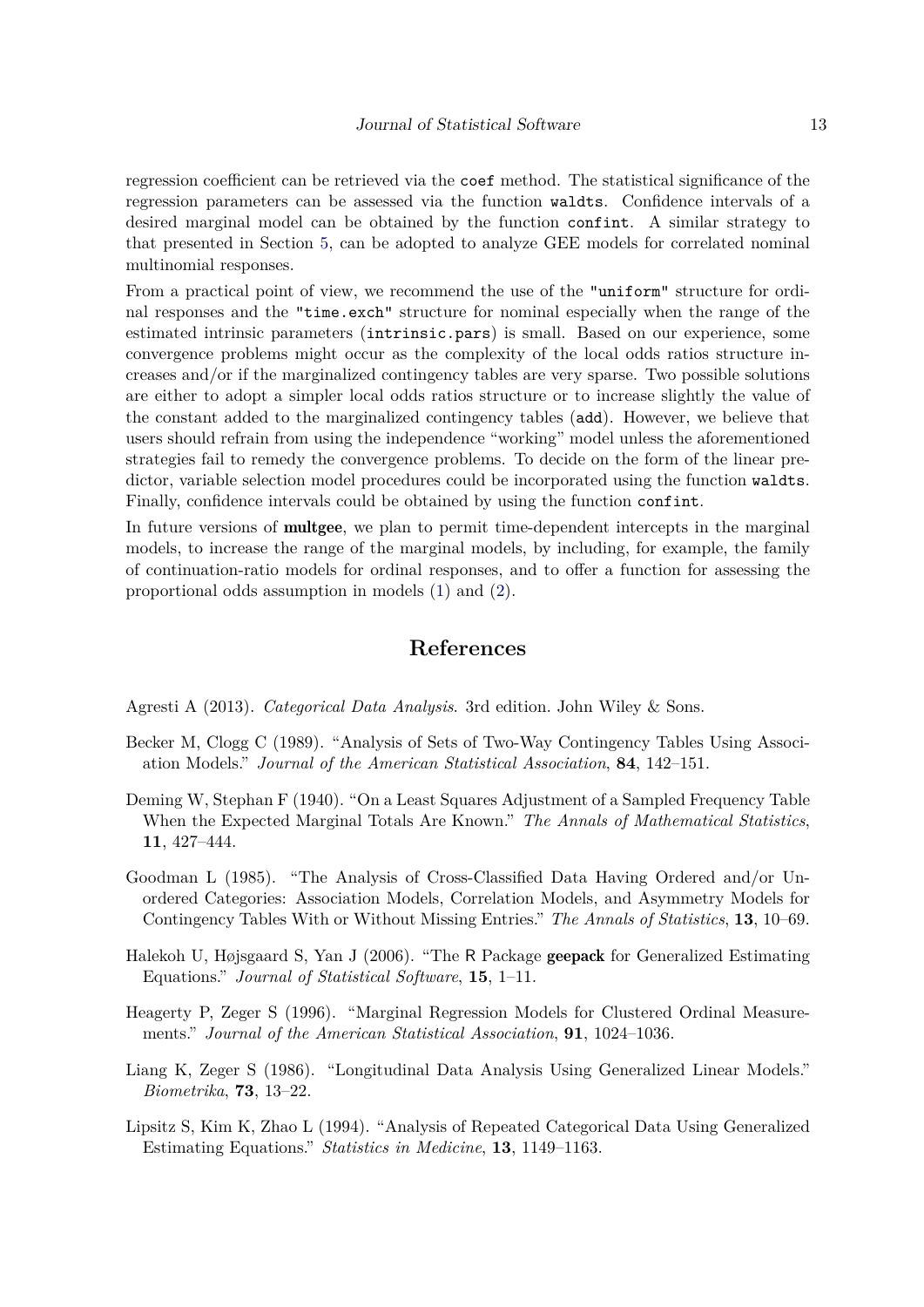- <span id="page-13-4"></span>Lumley T (1996). "Generalized Estimating Equations for Ordinal Data: A Note on the Working Correlation Structures." *Biometrics*, **52**, 354–361.
- <span id="page-13-2"></span>Miller M, Davis C, Landis J (1993). "The Analysis of Longitudinal Polytomous Data: Generalized Estimating Equations and Connections with Weighted Least Squares." *Biometrics*, **49**, 1033–1044.
- <span id="page-13-10"></span>Parsons N (2013). repolr*: Repeated Measures Proportional Odds Logistic Regression*. R package version 2.0, URL <https://CRAN.R-project.org/package=repolr>.
- <span id="page-13-5"></span>Parsons N, Edmondson R, Gilmour S (2006). "A Generalized Estimating Equation Method for Fitting Autocorrelated Ordinal Score Data with an Application in Horticultural Research." *Journal of the Royal Statistical Society C*, **55**, 507–524.
- <span id="page-13-6"></span>R Core Team (2019). R*: A Language and Environment for Statistical Computing*. R Foundation for Statistical Computing, Vienna, Austria. URL <https://www.R-project.org/>.
- <span id="page-13-11"></span>Rubin D (1976). "Inference and Missing Data." *Biometrika*, **63**, 581–592.
- <span id="page-13-7"></span>SAS Institute Inc (2014). SAS/STAT *Software, Version 9.4*. Cary, NC. URL [http://www.](http://www.sas.com/) [sas.com/](http://www.sas.com/).
- <span id="page-13-12"></span>Touloumis A (2011). *Generalized Estimating Equations for Multinomial Responses*. Ph.D. thesis, University of Florida.
- <span id="page-13-0"></span>Touloumis A (2015). "R Package multgee: A Generalized Estimating Equations Solver for Multinomial Responses." *Journal of Statistical Software*, **64**, 1–14.
- <span id="page-13-1"></span>Touloumis A, Agresti A, Kateri M (2013). "Generalized Estimating Equations for Multinomial Responses Using a Local Odds Ratio Parameterization." *Biometrics*, **69**, 633–640.
- <span id="page-13-13"></span>Turner H, Firth D (2012). *Generalized Nonlinear Models in* R*: An Overview of the* gnm *Package.* R package version 1.0-7, URL <https://CRAN.R-project.org/package=gnm>.
- <span id="page-13-3"></span>Williamson J, Kim K, Lipsitz S (1995). "Analyzing Bivariate Ordinal Data Using a Global Odds Ratio." *Journal of the American Statistical Association*, **90**, 1432–1437.
- <span id="page-13-8"></span>Williamson J, Lipsitz S, Kim K (1998). "GEECAT and GEEGOR: Computer Programs for the Analysis of Correlated Categorical Response Data." *Computer Methods and Programs in Biomedicine*, **58**, 25–34.
- <span id="page-13-14"></span>Yee T (2010). "The VGAM Package for Categorical Data Analysis." *Journal of Statistical Software*, **32**, 1–34. URL <http://www.jstatsoft.org/v32/i10/>.
- <span id="page-13-9"></span>Yu K, Yuan W (2004). "Regression Models for Unbalanced Longitudinal Ordinal Data: Computer Software and a Simulation Study." *Computer Methods and Programs in Biomedicine*, **75**, 195–200.